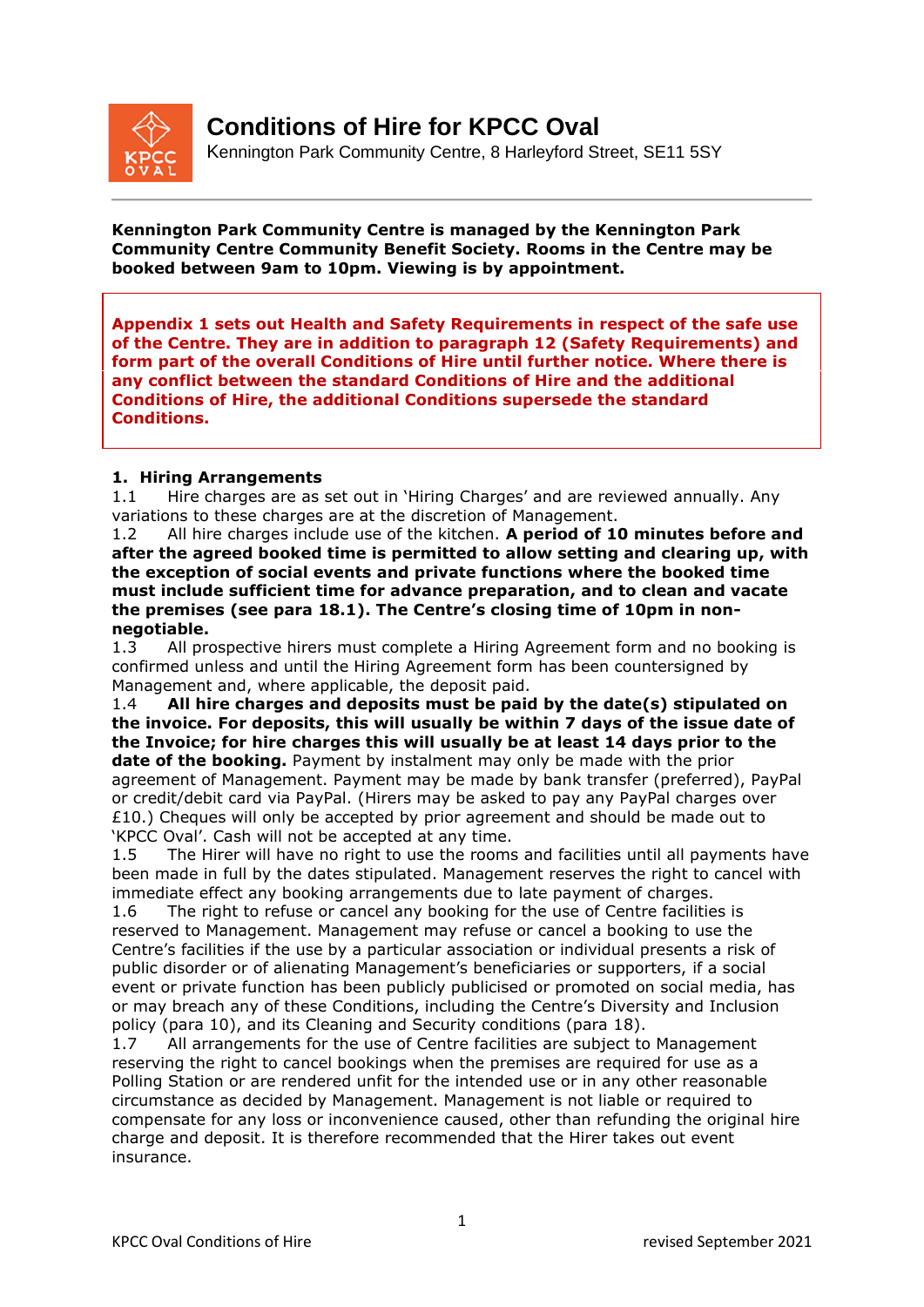### **2. Occasional Hirers**

2.1 **A deposit of £100 is required for all bookings for social events and private functions. The full deposit or a proportional part of it will be retained by Management in the event of cancellation with less than 7 days' notice, or if the Hirer does not leave the premises at the agreed end time, or if any damage (including accidental damage) occurs to the premises, fixtures, fittings, equipment, contents or external areas, or if any additional cleaning is required after the hiring.**

2.2 Deposits will be refunded within 7 days of the booking subject to Management's satisfaction that all the Conditions herein have been met.

2.3 Management may charge an additional fee for the erection of inflatables such as bouncy castles or use of equipment such as barbecues (see also para 12k).

#### 2.4 **Where no deposit has been required and a booking has been cancelled with less than 7 days' notice, the full hiring charge may be charged at the discretion of Management.**

2.5 Discounts are available to Kennington Park Estate residents for social events and occasional meetings. The booking must be in the name of the resident, who will be responsible for payment and meeting all these Conditions. Proof of residency may be required.

# **3. Regular Hirers**

3.1 Where a group wishes to be designated as a 'Regular User', completion of our Registration Form is required, particularly if the group is working with children, young people or vulnerable adults.

3.2 A deposit of  $E100$  is required at the commencement of the group's bookings, such deposit to be refunded at the end of the period of hire, subject to all and any outstanding charges having been paid and all these Conditions having been met during the period of hire.

3.3 Regular Users will be invoiced on a monthly basis in advance; payment will be due within 14 days of the issue date of the invoice.

3.4 When a Regular User cancels a booking with less than 7 days' notice the full hiring charge may be charged. Requests to change the time of bookings should be made in writing and, if possible, will normally be agreed.

3.5 Either party may cancel the Hiring Agreement by giving 30 days' notice in writing to the other party.

3.6 Residents' discounts are not normally available for Regular Users unless the main organiser is a resident, the group's meetings and activities are open and publicised to all Estate residents, and discounts are available for Estate residents if a charge is levied.

# **4. Audio/visual equipment**

4.1 The Centre has a range of audio/visual equipment available for the use of hirers who request it in advance and, where appropriate, can demonstrate knowledge of how to use it.

4.2 A small charge may be levied for the use of the PA system and/or TV screen for social events, private or business functions.

4.3 Any damage to the equipment is the responsibility of the hirer, who may be charged the cost of repair or replacement.

# **5. Storage**

5.1 Storage space is not available as part of the basic hire agreement and hirers are not permitted to store property on the premises without written agreement by Management.

5.2 Management reserves the right to provide storage space under strict conditions and at a fee which reflects the value of the space and the management and administrative arrangements involved.

5.3 No perishable goods may be stored on the premises.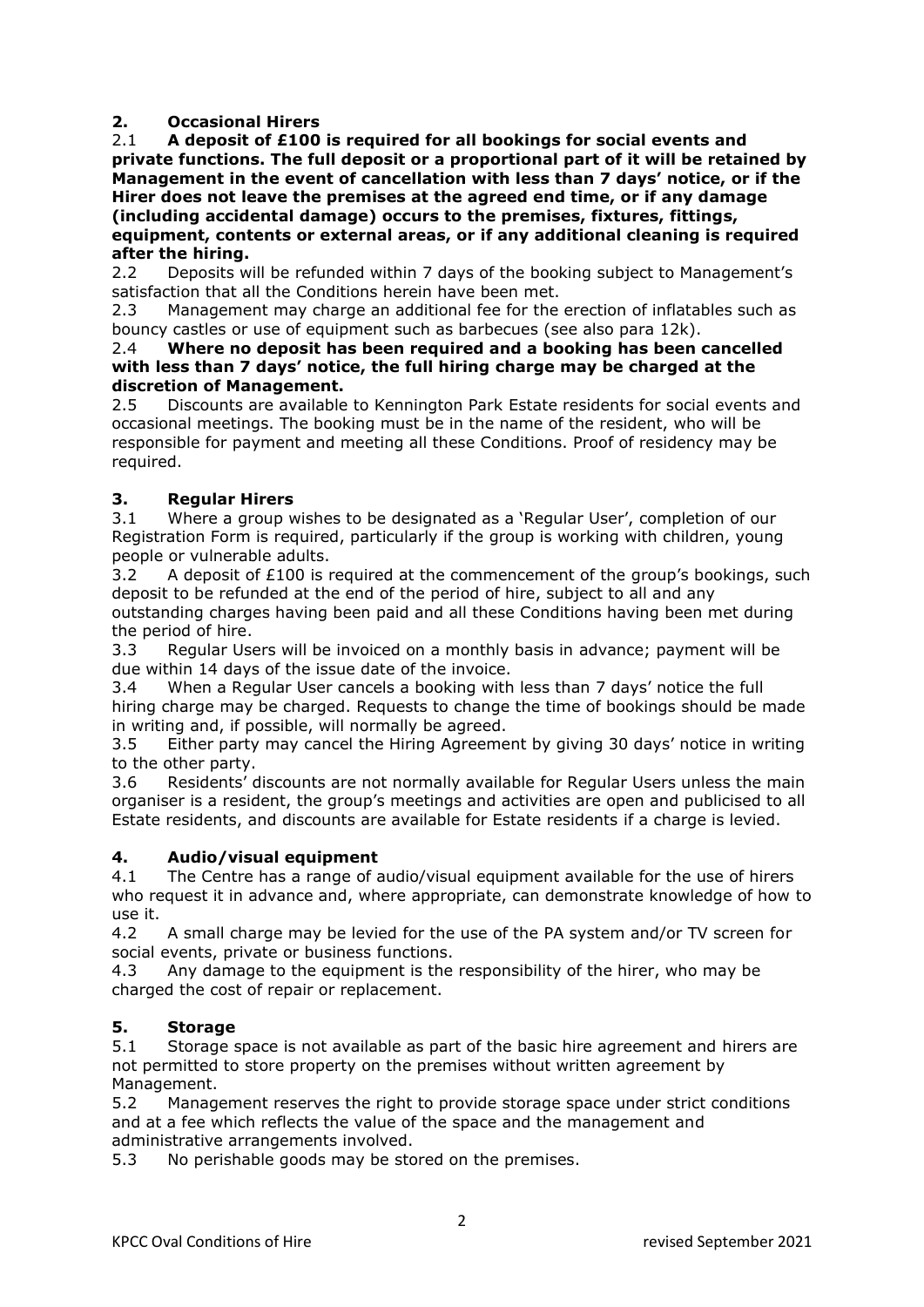5.4 Management accepts no responsibility for any equipment or other property brought onto or left on the premises, and all liability for loss or damage is hereby excluded.

5.5 All equipment and other property must be removed at the end of each hire session unless Management has given explicit permission that it may remain for a limited and specified period; otherwise, additional charges may be charged for each day or part thereof until the items are removed.

5.6 The Hirer shall indemnify and keep Management and its employees/agents and invitees indemnified against all claims in respect of damage or loss of property or injury to persons arising as a result of the use of the premises (including storage of equipment) by the Hirer.

5.7 Management may dispose of items brought onto or stored on the premises without the express permission of Management, by sale or otherwise, and on such terms and conditions as it deems fit, and charge the Hirer any costs incurred in storing and/or disposing of such items in respect of any other property brought onto the premises for the purposes of the hiring and failure by the Hirer to remove the property immediately following the hiring.

# **6. Hirer's responsibilities**

6.1 The Hirer shall take out adequate insurance to cover the Hirer and members of the Hirer's organisation and invitees against all claims arising as a result of the hire and, on demand, shall produce the policy or other evidence of cover to a Management representative. Failure to produce such policy and evidence of cover will render the hiring void and enable Management to let the premises to another hirer.

6.2 The hirer will accept full responsibility and indemnify Management against all costs, charges and claims in respect of injury to any person using the premises being hired, except in circumstances caused by negligence of Management.

6.3 No literary, dramatic, musical, film or video work shall be performed or shown at the premises without obtaining all necessary copyright licences and theatre, film, video and public entertainment licences.

### 6.4 The Hirer:

a) Shall be responsible for obtaining any necessary approvals or licences in connection with the hire, other than those already held by Management;

b) Will comply with all conditions attaching to such approvals or licences;

c) Will indemnify the Management against all losses, costs, damages and expenses resulting from any failure to obtain such approvals or licences or from any failure to comply with the same;

d) Nothing shall be done on or in relation to the premises in contravention of the law relating to betting, gaming and lotteries, and the persons or associations responsible for functions held in the Centre shall ensure that the requirements of the relevant legislation are strictly observed.

### 6.5 **The Hirer will be responsible for**:

a) Supervision of the premises;

b) Protection of the fabric and contents and safety from damage however slight; c) Ensuring the premises are left in a clean state, all external areas of the premises are left litter free and undamaged, and all rubbish is removed;

d) The behaviour of all persons using the premises, whatever their capacity;

e) Ensuring that persons leaving the premises during or following the hiring shall do so in an orderly manner, by the agreed time and in such a way as not to cause nuisance or annoyance to owners or occupiers of nearby premises; and

f) The observance of all regulations appertaining to the premises stipulated by the Licensing Justices, the Fire Authority in accordance with Rule 6, the Local Authority or otherwise.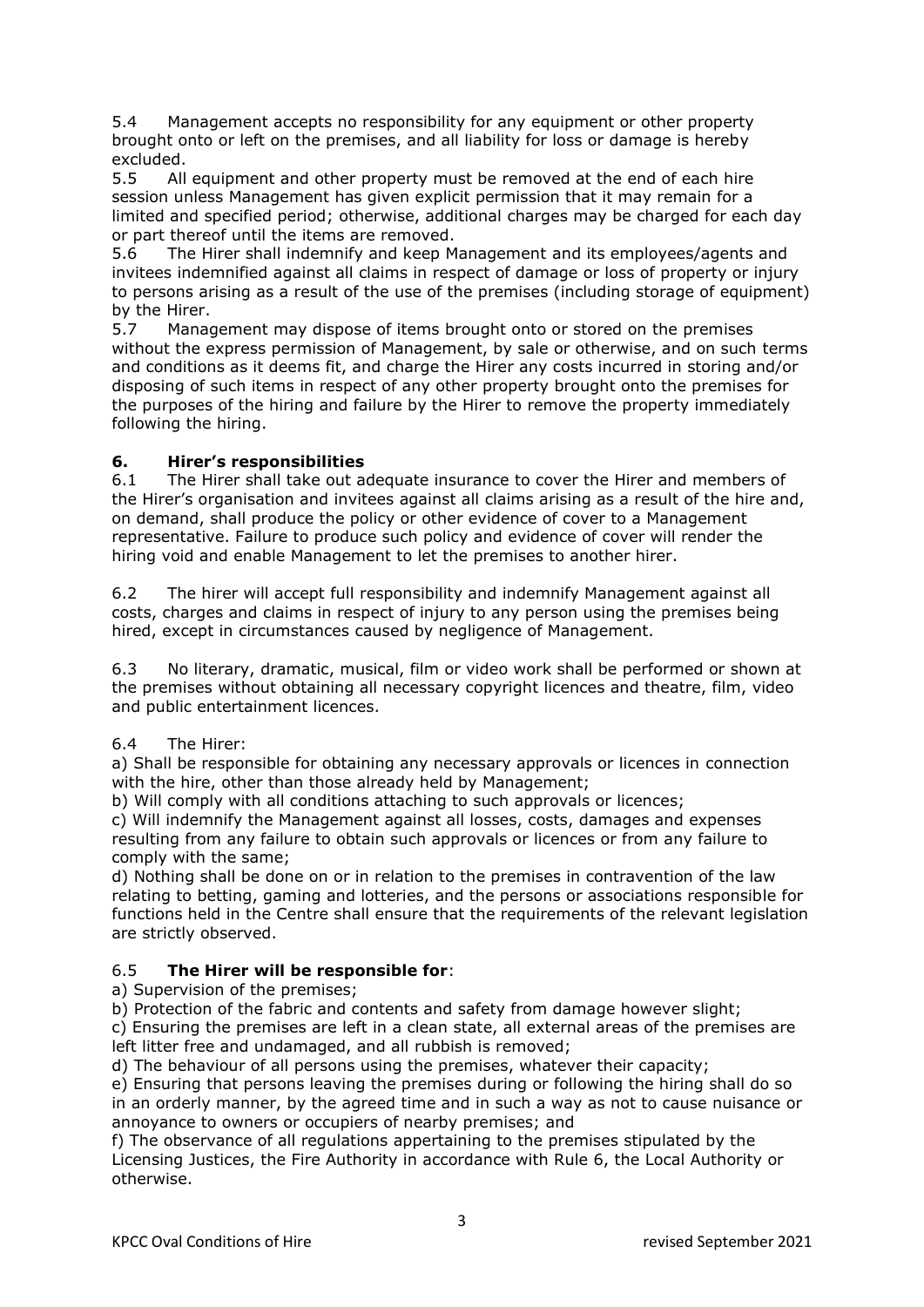6.6 The Hirer shall not use the premises for any purpose other than that permitted under the Hiring Agreement and will not, without obtaining the prior consent of Management, use or enter the premises at any times other than those permitted under the Hiring Agreement.

6.7 The Hirer shall not assign the benefit of the Hiring Agreement. The Hirer shall not share the use of the premises with any other person or organisation other than a member or invitee of the Hirer permitted to use the premises under the Hiring Agreement.

6.8 No alterations or additions may be made to the premises, nor may any fixtures be installed, or placards, decorations or other articles be attached in any way to any part of the premises without approval of a Management representative. Any alteration, fixture, fitting or attachment shall, at the discretion of Management, be removed by the Hirer. Any making good necessary as a result of damage from the Hirer's fixtures and fittings will result in the partial or total loss of the Hirer's deposit.

6.9 In the event of serious damage to the equipment, fixture and fittings or fabric of the Centre, Management reserves the right to charge the Hirer the full cost of repair, replacement and/or reinstatement.

### **7. Breach of Conditions of Hire**

- 7.1 **The full deposit or any part of it will be retained by Management**
- **if the Hirer does not leave the premises by the agreed end time of the session,**
- **if any damage (including accidental damage) occurs to the premises, fixtures, fittings, contents or external areas during the session, or**
- **if any additional cleaning is required after the hiring.**

#### 7.2 **Management reserves the right to terminate forthwith any entertainment, activity or meeting permitted under the hire that is not properly conducted.**

#### **8. Fair Trading Laws**

The Hirer shall, if selling goods on the premises, comply with Fair Trading Laws and any local code of practice issued in connection with such sales. In particular, the Hirer shall ensure that the total prices of all goods and services are prominently displayed; as shall be the organiser's name and address, and that any discounts offered are based only on Manufacturers' Recommended Retail Prices.

#### **9. Hiring Agreement**

The Hiring Agreement constitutes permission only to use the premises, and confers no tenancy or other right of occupation on the Hirer.

#### **10. Diversity and Inclusion**

**The Centre shall be open to all members of the community regardless of race, nationality, gender, sexual orientation, age, disability, religious or political beliefs or marital status, and hirers/users shall not discriminate against any individual or group in any activity taking place there.** 

#### **11. Maximum Capacity**

Each room has a maximum capacity which includes helpers and performers. On no account should the maximum capacity be exceeded. Main Hall: Maximum Capacity, **100** Community Room: Maximum Capacity, **20** Meeting Room: Maximum Capacity, **12**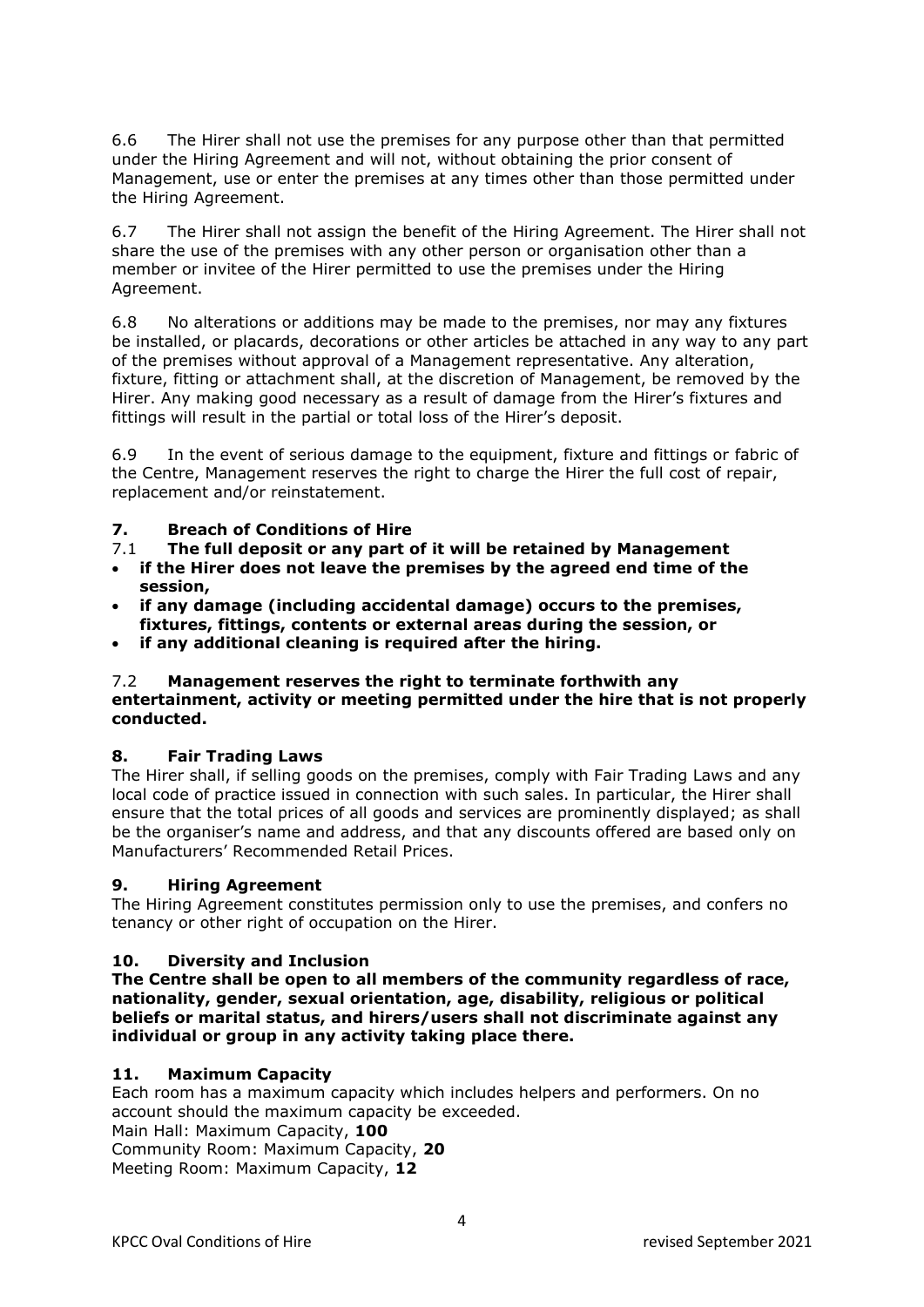# **12. Safety Requirements**

Nothing shall be done which will endanger the users of the building, or invalidate the policies of insurance relating to it and to its contents. In particular:

#### a) **Obstructions must not be placed in corridors, gangways or exits, nor in front of emergency exits, which must be immediately available for free, unhindered public egress;**

b) All hirers are expected to co-operate in the fire drills which are arranged at varying times in order to familiarise users with evacuation procedures;

c) Firefighting apparatus shall be kept in its proper place and only used for its intended purpose;

d) The Fire Brigade shall be called to any outbreak of fire, however slight, and details of the occurrence shall be given to Management representatives;

e) Performances involving danger to the public shall not be given;

f) Highly flammable substances shall not be brought into or used in any part of the premises. No internal decorations of a combustible nature (e.g. Polystyrene, cotton, etc) shall be erected without the consent of Management;

g) No unauthorised heating or cooking appliances including portable gas cylinders shall be used on the premises;

h) Hirers are advised that a First Aid Box is provided for general use and can be found in the kitchen. Any accident or incident, no matter how slight, must be logged in the accident book and reported to Management.

i) All electrical equipment brought into the building shall comply with the Electricity at Work Regulations 1989. Management disclaims all responsibility for all claims and costs arising from the use of any such equipment that does not comply.

j) Fireworks are not allowed to be used in or around the Premises.

k) **Bouncy castles or any other inflatables are not allowed in or around the premises without written permission in advance from Management. The Hirer will be asked to provide evidence of adequate public liability insurance and ability to correctly supervise usage.**

l) The use of barbecue equipment in the Courtyard requires Management's written permission in advance.

# **13. Supervision**

#### 13.1 **The Hirer or person in charge of an activity shall not be under 18 years of age and shall be on the premises for the entire period of hire or duration of the activity. S/he shall not be engaged in any duties which prevent him/her from exercising general supervision.**

13.2 When the premises or any part of them are used for the purpose of public entertainment, there shall be a minimum of three persons, neither of whom shall be less than 18 years of age, on duty where under 75 persons are attending the entertainment. The number of adult attendants required is increased in the following circumstances: a) Where 75-100 people are present to five adults;

b) When the majority of those present at the entertainment are less than 16 years of age, and/or when many people with disabilities are expected to attend, the numbers of adult supervisors required will be increased.

#### 13.3 **Children and young people under the age of 18 years must be supervised by an appropriate number of adults at private functions.**

13.4 All persons in charge or on duty shall have been informed of the procedure for evacuation of the premises and shall familiarise themselves with the firefighting equipment provided.

### **14. Safety of Vulnerable People**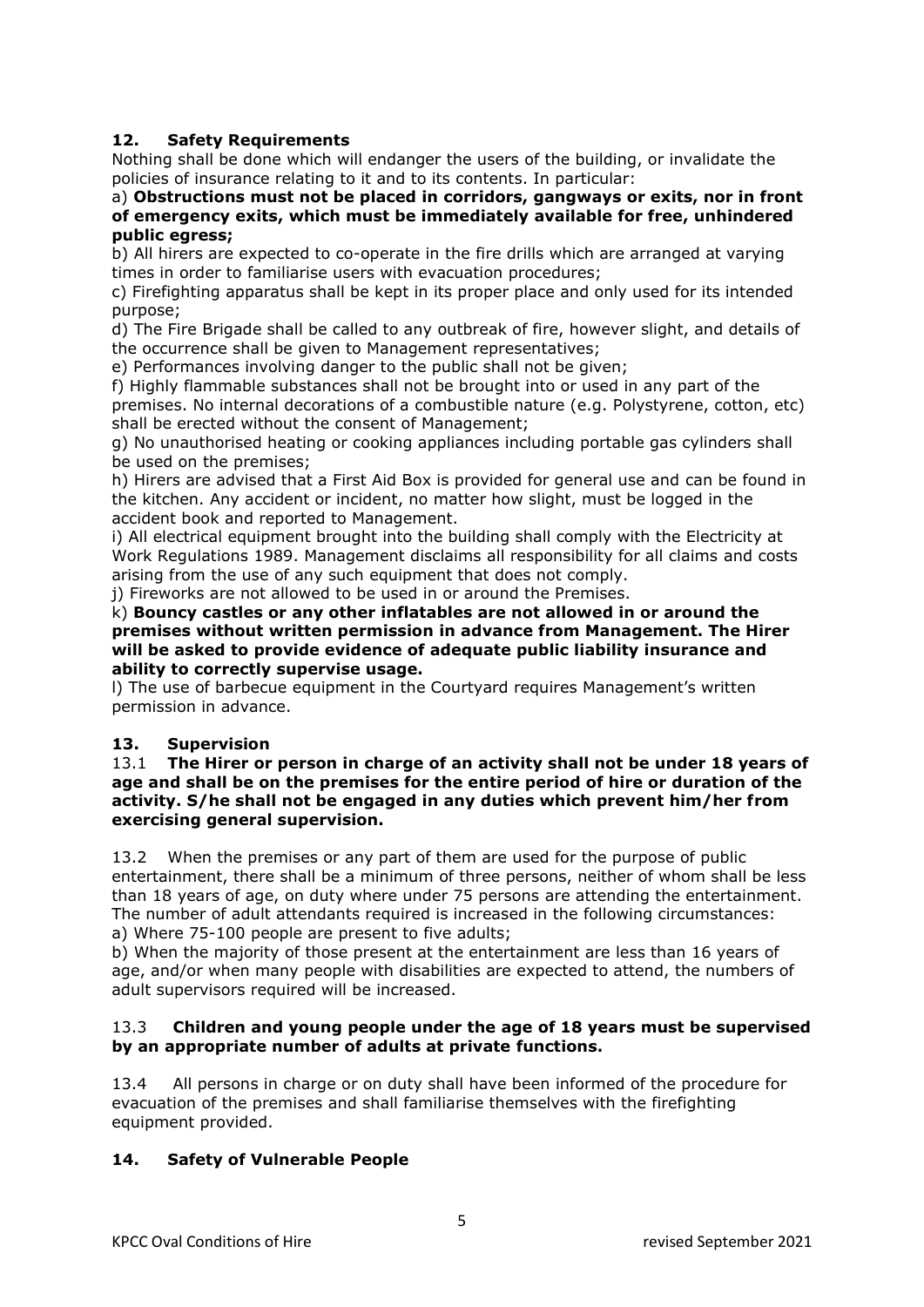14.1 No activities or groups involving either young children under eight years of age or vulnerable adults will be permitted on the premises except with the written agreement of Management, which will require that the relevant provisions of the Children Act 1989 and subsequent legislation, the Home Office Code of Practice Safe from Harm, and any conditions required by the Office for Standards in Education (OFSTED) or by the local Social Services Department (as appropriate) are complied with before giving such permission.

14.2 All organisers of activities involving children, young people or vulnerable adults must evidence that they have the following in place:

a) Safeguarding policy

b) Up-to-date DBS checks for relevant staff and volunteers.

14.3 Management is committed to ensuring vulnerable individuals are safeguarded from being radicalised into violent extremism and supporting or becoming terrorists themselves as part of the Home Office counterterrorism strategy Prevent, one of the 'four P's' of the counter terrorism strategy. The strategy is primarily organised around four key principles:

- Pursue-to stop terrorist attacks
- Prevent-to stop people becoming terrorists or supporting terrorism
- Protect-to strengthen our protection against a terrorist attack
- Prepare-to mitigate the impact of a terrorist attack.

The Management will not accept any activities or actions on its premises that violate any of these core Prevent principles and may refuse booking and use of any facility. These core principles are outlined and refer to The Terrorism Act 2000, The Counter Terrorism and Security Act 2015 and other relevant central government policies. Management reserves the right to exclude from the premises any organisation that fails to comply with these requirements. It is the responsibility of The Hirer / organisers of the activities concerned to ensure compliance with these policies. The Hirer / organisational representatives shall be in attendance upon children and/or young people who are on the premises for the activities concerned.

#### **15. Food and Drink**

15.1 Only persons who are food handlers within the meaning of the Food Safety Act 1990 (Food Premises [Registration] Regulations 1991) and who have satisfactorily undertaken any relevant training required by the Council's Environmental Health Department shall be permitted to prepare or cook food on the premises.

#### 15.2 **It is not permitted to store food and drink of any nature on the premises.**

All food and drink used by the Hirer must be removed by the Hirer at the end of the session. In the event that food and drink is left on the premises it will be disposed of.

#### **16. Alcohol and Drugs**

#### 16.1 **Alcohol: No intoxicating liquors/alcohol is permitted to be bought, sold or consumed on any part of the premises at any time.**

16.2 Drugs and Substance Abuse: The storage, sale, dispensation or consumption of illegal drugs is not permitted, and any such acts will be reported to the appropriate authorities; any instances of substance abuse will be treated similarly.

16.3 Smoking: The Centre is a non-smoking building. The Hirer is responsible for ensuring the outside areas are free of litter including cigarette butts.

### **17. Nuisance**

17.1 Except in the case of trained assistance dogs, dogs shall not normally be permitted on the premises.

17.2 The Hirer is responsible for ensuring that the noise level of their functions is not such as to interfere with other activities within the building nor to cause inconvenience for the occupiers of nearby houses and property.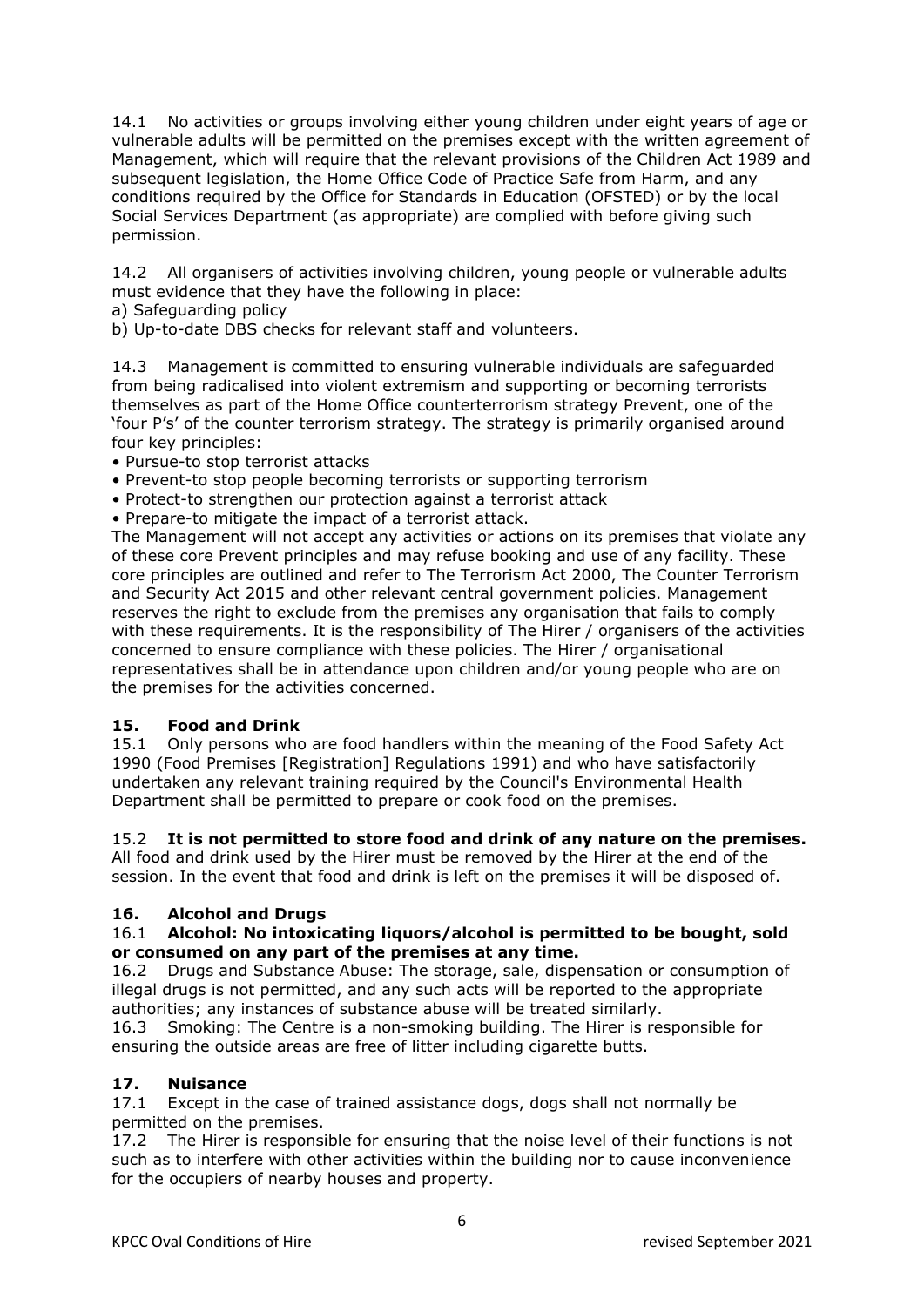17.3 Sound systems, public address systems, speakers or amplifiers may only be used as agreed by Management and are not to be used in any reception areas, walkways, kitchen, meeting rooms or the outside areas of the premises.

17.4 The Hirer must reduce noise levels if asked to do so by a representative of the Management, or a local resident.

#### **18. Cleaning and Security**

18.1 **All use of Centre premises and facilities is subject to the Hirer accepting responsibility for returning furniture and equipment to their original position, and for securing doors and windows of the premises as directed by a Management representative. The Hirer shall also leave the premises and surrounds in a clean and tidy condition. This must be completed within the booking period, or before 10pm for evening bookings. It is recommended that evening social bookings cease at 9pm to allow enough time to clean and vacate the premises by 10pm. This will be strictly enforced by Management. Failure to vacate at 10pm will result in an automatic loss of deposit and may result in the relevant authorities being called to assist in the removal of unauthorised persons from the premises.** 

#### 18.2 **The Hirer is responsible for**:

- Clearing away all rubbish, food, equipment etc;
- Wiping and mopping up all spillages on tables, surfaces and floors;
- Sweeping floors of all areas used;
- Removing all decorations or other items used to decorate the premises;
- Closing and securing all windows and doors;
- Returning all furniture to its original position;
- Clearing away and disposing of all litter from external areas including cigarette butts.

All waste should be bagged and put into the Estate bins external to the Centre. Recyclable waste should be put in the green bins.

#### 18.3 **Opening and Closing**

- Certain Regular Users may be issued with keys and will be responsible for opening and closing the premises, including both gates, using the instructions provided. Failure to carry out these instructions in full will be considered a breach of these Conditions of Hire and may result in the Hirer being refused further bookings.
- In all other instances, the Hirer is responsible for meeting an arranged keyholder at the beginning and/or end of the booking time. Unless alternative arrangements have been agreed with Management, when opening, the key holder will arrive 10 minutes prior to the start of booking, and will wait for no more than 10 minutes beyond the booking time. When closing, the key holder will arrive no later than the end time of the booking.
- **The keyholder is responsible for the security of the building, not for moving furniture or clearing up after the Hirer. The Hirer is responsible for ensuring the keyholder is treated with respect and civility at all times by all their invitees, clients or group members, and for everyone's prompt departure.**

### **19. CCTV**

For the safety and security of the Centre, staff and users there is a CCTV system in place. The footage can be viewed by Management and provided to the police on request.

#### **20. Keys**

Where keys are issued to the Hirer, the following conditions must be met:

- No keys will be passed to any other party nor copies made unless written consent is provided by Management
- Lost or stolen keys will be reported immediately to Management.
- The hirer will pay for any lost or stolen keys on presentation of an invoice.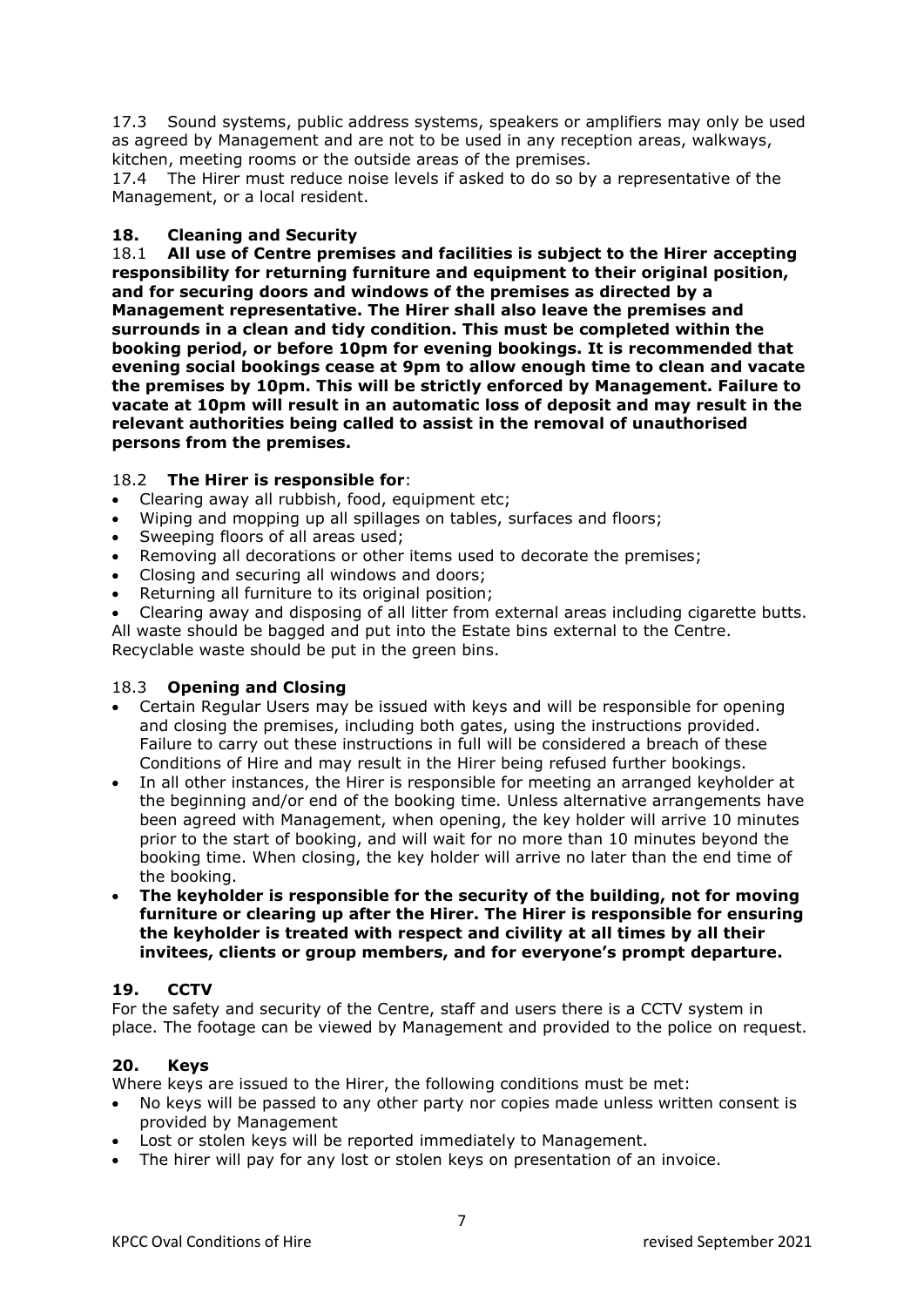- The keys will only be used for access for the hiring periods outlined in this agreement.
- Keys will be returned at the end of the Hiring period.

### **21. Parking Facilities**

# **There are no car/vehicle parking facilities available for Hirers, their invitees,**

**clients or group members.** It is a condition of use of the Centre that users do not infringe upon the private parking facilities within Kennington Park Estate. Unauthorised vehicles parked inside Kennington Park Estate are subject to 24 hours a day, 7 days a week parking enforcement involving a legally enforceable parking charge notice.

#### **22. Acceptance and agreement of these terms and conditions**

All Hirers must read, agree and accept these full terms and conditions of hire which will be provided alongside the Hiring Agreement at the time of booking.

**These terms and conditions are subject to change without notice from time to time at the sole discretion of Management. It is the responsibility of the Hirer to ensure they understand, agree and comply with all the Conditions.**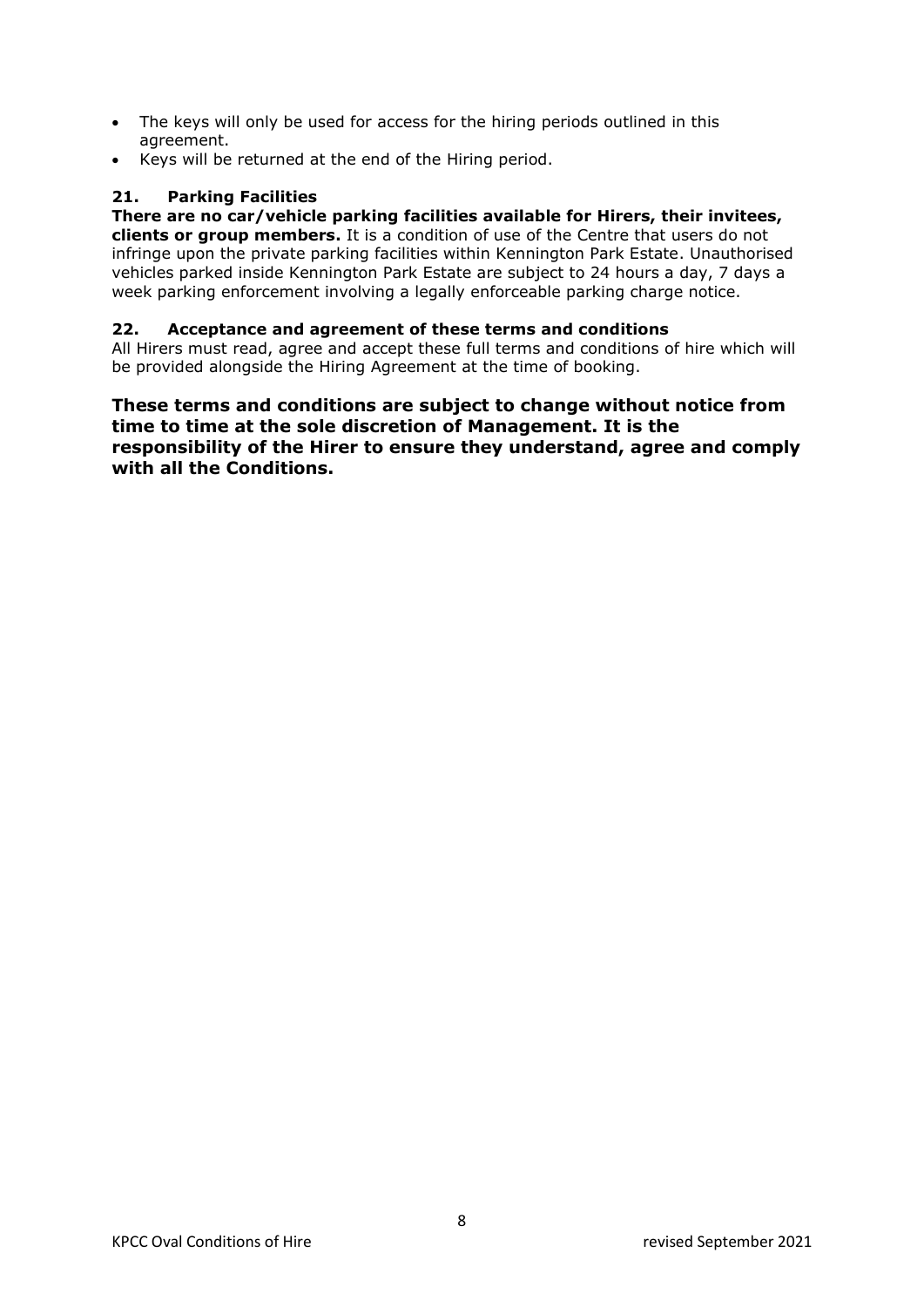# **Additional Health and Safety Requirements (see also para 12)**

1. Management will provide all Hirers with a copy of KPCC Oval's Covid-19 risk assessment

2. No booking will be confirmed until the Hirer has provided KPCC Oval with:

- (a) written agreement to the terms of this Appendix.
- (b) a written Covid-19 risk assessment. This to include:
	- who might be harmed and how
	- what the Hirer is already doing to control the risks
	- what further action is needed to control the risks
	- who will carry out this action and by when.

KPCC will compare the Hirer's risk assessment with its own. If KPCC requires the Hirer to make any variations or additions this will be for discussion and negotiation. KPCC's decision will be final. This requirement does not apply to one-off bookings for parties but otherwise will only be waived at management's discretion.

3. Only one group will be permitted to use the Centre at a time. The interval between different groups will be sufficient to enable cleaning.

4. Only the Main Hall and Community Room may be used. Groups are restricted to the room(s) they have booked to prevent cross-infection. No more than one person shall enter the kitchen or toilets at a time.

5. The capacity of the Main Hall is restricted to a maximum of 40, 15 if any exercise is carried out. The capacity of the Community Room is restricted to a maximum of 10 people. A further 20 people may be accommodated separately in the outside courtyard.

6. Bookings for parties or social events will only be accepted for Saturday afternoons, for a maximum of 6 hours and must finish no later than 8pm.

7. Hirers should pre-register attendees and provide KPCC Oval with the contact details, or confirmation in writing that the Hirer has them, of all those attending within 24 hours and preferably in advance. All shared personal data will be treated confidentially, and in compliance with GDPR and the requirements of NHS Track and Trace [https://bit.ly/34ybdB1.](https://bit.ly/34ybdB1) It will be deleted after 21 days of the hiring period. All visitors are strongly encouraged to use the official NHS Test and Trace QR code.

8. Hirers are responsible for controlling and maintaining safe entry and exit into and from the courtyard, the Centre building and the Centre's toilet facilities. This responsibility includes restricting access to those who have been invited or pre-registered for an event.

9. Hirers are responsible for leaving the venue (including toilets and kitchen) clean and tidy. This includes wiping down and safely stacking all chairs and tables, and wiping down all surfaces and equipment etc before and after use.